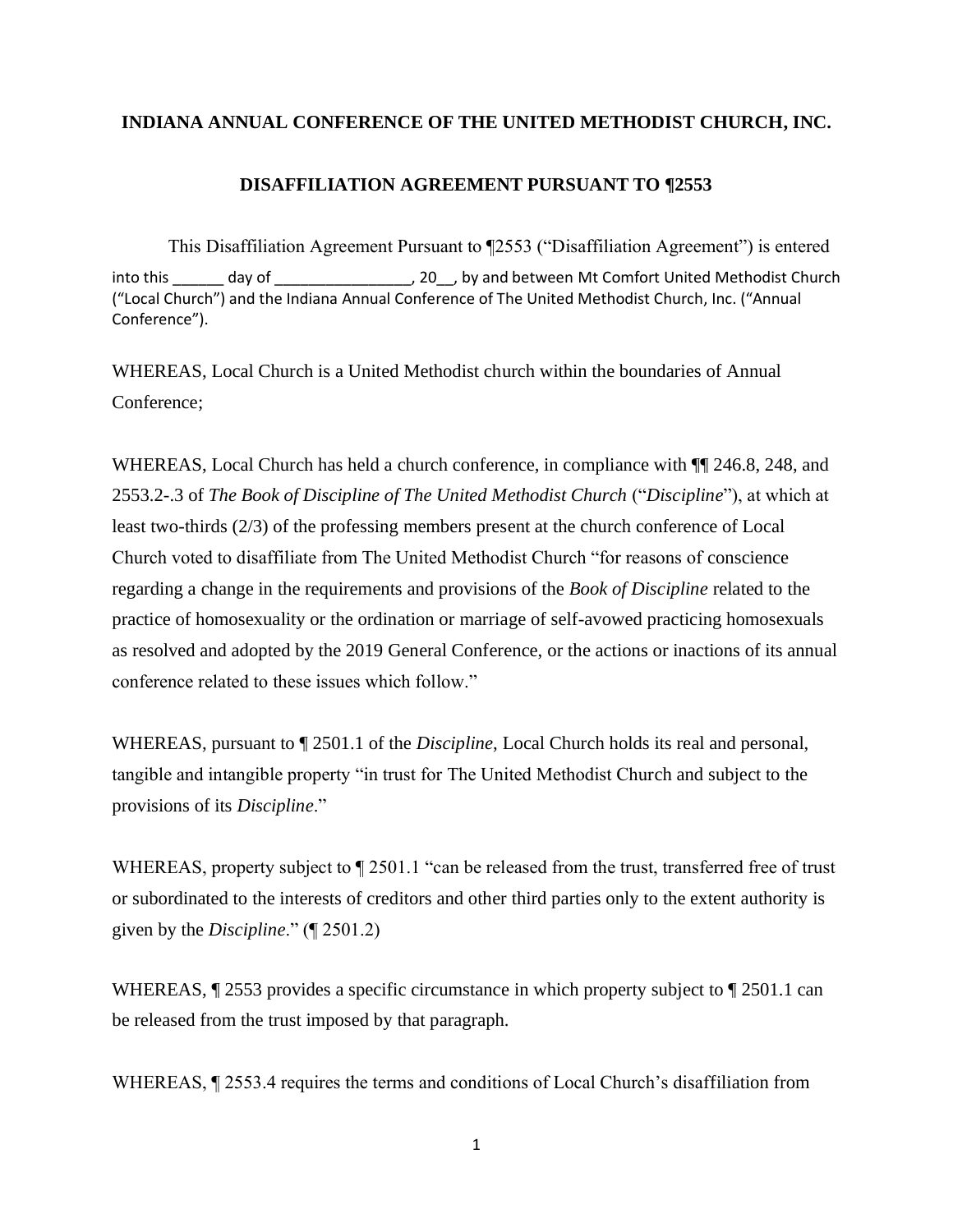The United Methodist Church to be "memorialized in a binding Disaffiliation Agreement."

WHEREAS, Local Church and Annual Conference wish to (1) resolve all matters between them, and Local Church wishes to acquire from Annual Conference all of Annual Conference's interest, on behalf of The United Methodist Church, in the real and personal, tangible and intangible property held by Local Church and (2) comply with the requirements of ¶ 2553 and Judicial Council *Decision* 1379.

NOW, THEREFORE, in consideration of the foregoing and all the mutual covenants herein contained, and for other good and valuable consideration, the receipt and sufficiency of which is hereby acknowledged, Local Church and Annual Conference agree as follows:

1. Conditions Precedent. Local Church and Annual Conference acknowledge and agree:

a. *Church Conference Vote*. At least two-thirds (2/3) of the professing members present at a church conference of Local Church must vote to disaffiliate from The United Methodist Church "for reasons of conscience regarding a change in the requirements and provisions of the *Book of Discipline* related to the practice of homosexuality or the ordination or marriage of self-avowed practicing homosexuals as resolved and adopted by the 2019 General Conference, or the actions or inactions of its annual conference related to these issues which follow." Local Church must provide documentation, to the satisfaction of Annual Conference, which evidences the result of the disaffiliation vote taken at the church conference and that notice of the church conference meeting was provided in accordance with Local Church's organizational documents and applicable Indiana law. Such documentation must be certified by an authorized officer of Local Church and shall be included as an exhibit to this Disaffiliation Agreement. (Exhibit A.)

i. Evidence of membership (e.g., a current and up-to-date membership roll) must be provided to the Conference Superintendent prior to the church conference vote being taken. Membership within the Local Church will be verified before the disaffiliation vote is taken at the church conference to ensure only Local Church members vote.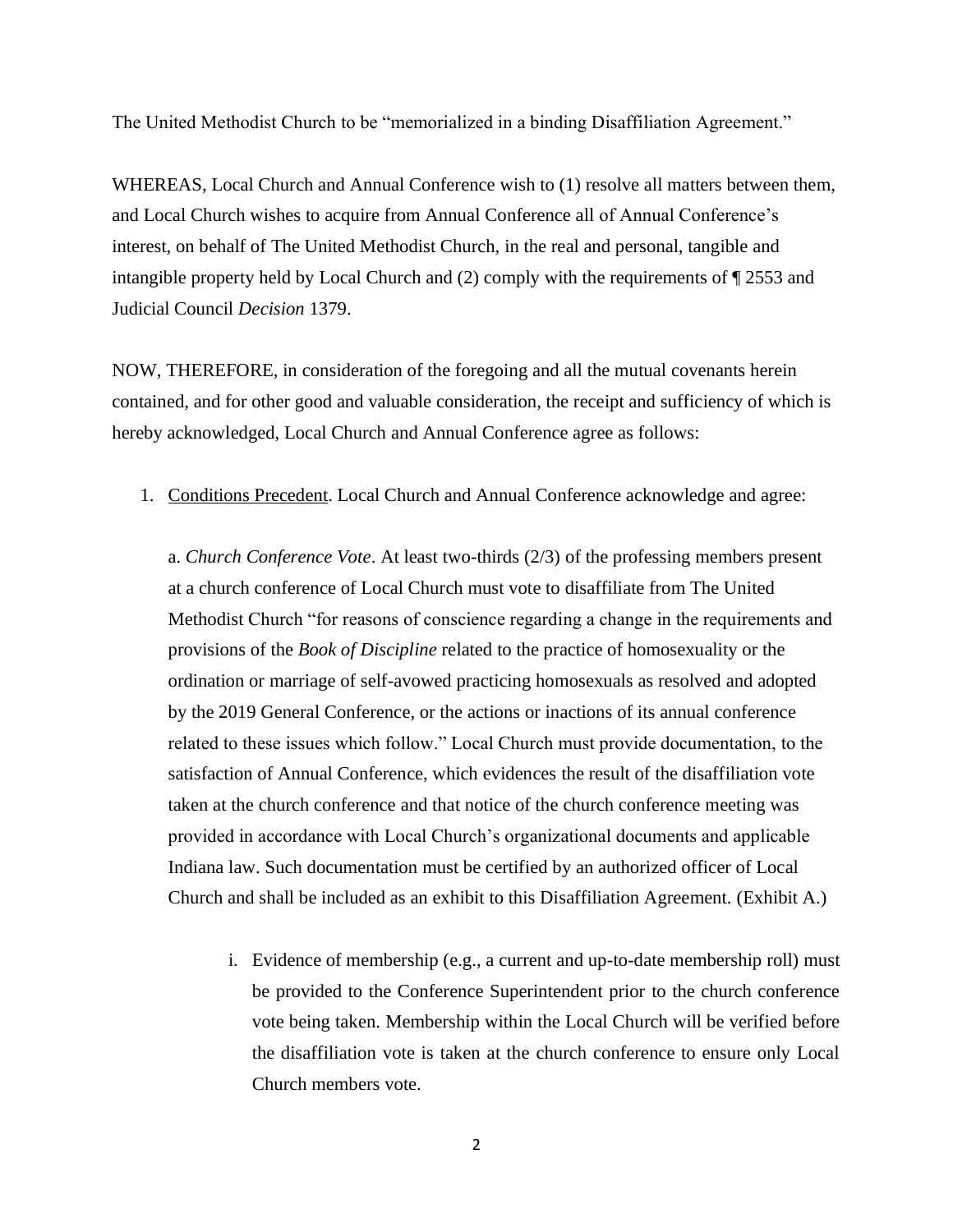ii. The vote for disaffiliation shall be taken by paper ballot. Votes shall be counted by no fewer than two persons counting together, one of which shall be the Conference Superintendent. The final total of the votes counted shall be signed by all persons counting the ballots.

b. *Annual Conference Vote*. This Disaffiliation Agreement must be "ratified by a simple majority of the members . . . present and voting" at a duly-called session of Annual Conference, as required by Judicial Council *Decision* 1379 and ¶ 2529.1*b*(3).

Should any of the above Conditions Precedent not occur, this Disaffiliation Agreement shall immediately become null and void.

2. Applicability of ¶ 2501. Local Church acknowledges and agrees that pursuant to ¶ 2501 of the *Discipline*, Local Church holds all property, real and personal, tangible and intangible, in trust for the benefit of The United Methodist Church.

3. Date of Disaffiliation. Should Local Church timely comply with all of its obligations as set forth herein, Local Church's disaffiliation from The United Methodist Church will be effective on July 1st, 20 ("Disaffiliation Date") (Per ¶ 2553.2, this Disaffiliation Date cannot be later than December 31, 2023). Such Disaffiliation Date must be subsequent to the Annual Conference's ratification referenced in Section 1 above.

4. Local Church's Obligations. Unless a different date is specified, Local Church shall, by no later than the Disaffiliation Date, do the following:

a*. Payments*. Prior to the Disaffiliation Date, Local Church shall pay to Annual Conference, in a manner specified by Annual Conference, the following:

i. Local Church shall pay \$0.00 in exchange for the right to retain its real and personal, tangible and intangible property, subject to the following terms: Local Church shall be responsible for all legal fees incurred by either party relating to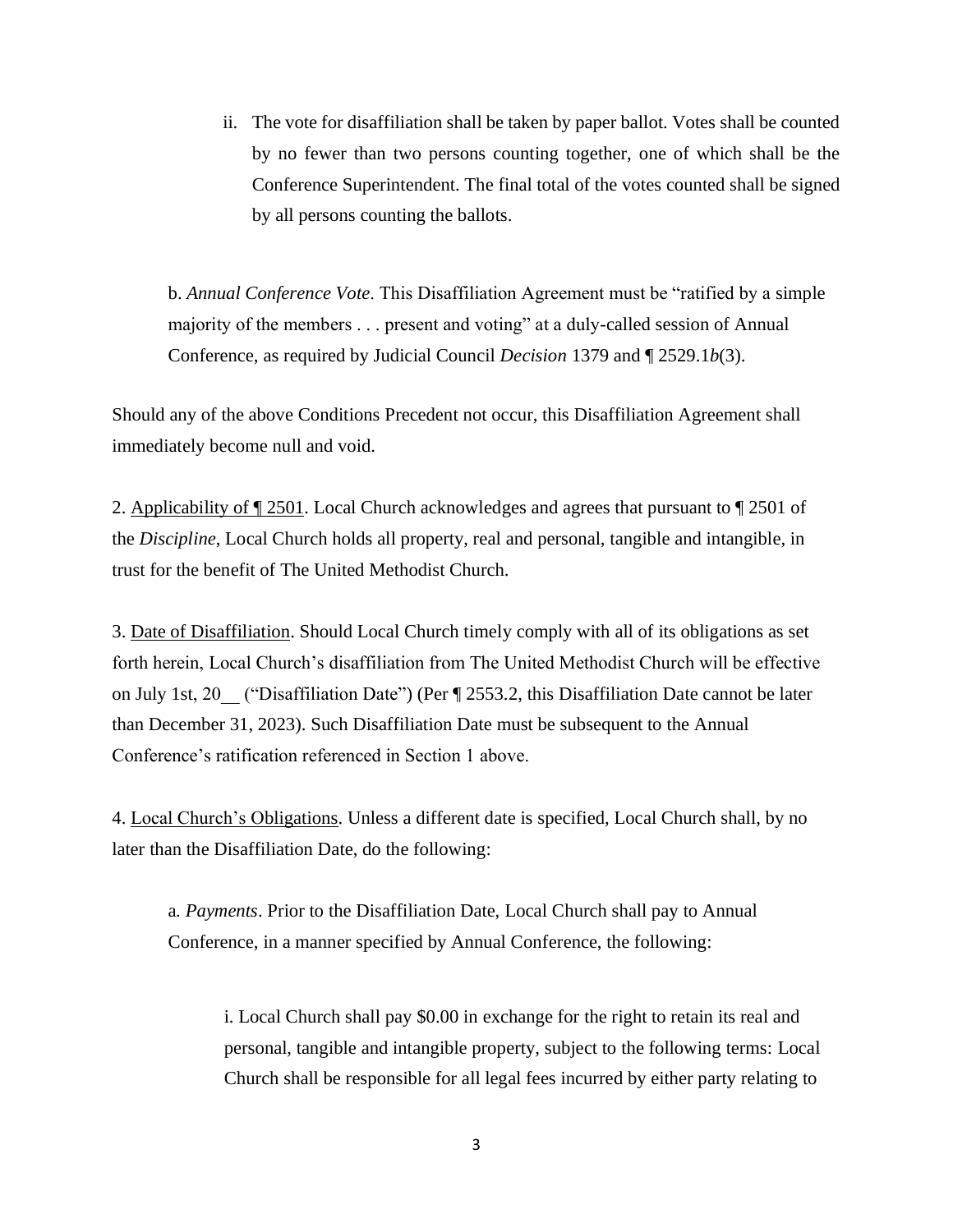the retention of its property; and will be responsible for the cost of insurance required by Local Church, including transferring insurance coverage from Annual Conference to Local Church, if necessary. Any and all costs not specifically listed relating to Local Church's retention of its property will be borne by Local Church. Any property transferred by Annual Conference shall be subject to any mortgage, lien or other security interest encumbering such property.

ii. Any unpaid apportionments for the twelve (12) months immediately prior to the Disaffiliation Date, as calculated by Annual Conference, totaling \$29,968 (See Exhibit B for correlation/equivalence between "apportionment" and "tithe" in the Indiana Annual Conference of the United Methodist Church);

iii. An additional twelve (12) months of apportionments, as calculated by Annual Conference, totaling \$29,968 (See Exhibit B for correlation/equivalence between "apportionment" and "tithe" in the Indiana Annual Conference of the United Methodist Church);

iv. An amount equal to Local Church's pro rata share, as determined by Annual Conference, of Annual Conference's unfunded pension obligations, based on the Annual Conference's aggregate funding obligations as determined by the General Board of Pension and Health Benefits using market factors similar to a commercial annuity provider, totaling \$185,932;

v. An amount equal to Local Church's pro rata share, as determined by Annual Conference using market factors similar to a commercial annuity provider, of Annual Conference's Retiree Health Insurance Subsidy obligations, totaling \$27,340;

vi. Any prior year pension and health insurance outstanding balances, as recorded in the permanent records of the Conference Board of Pension & Health Benefits, totaling \$0.00;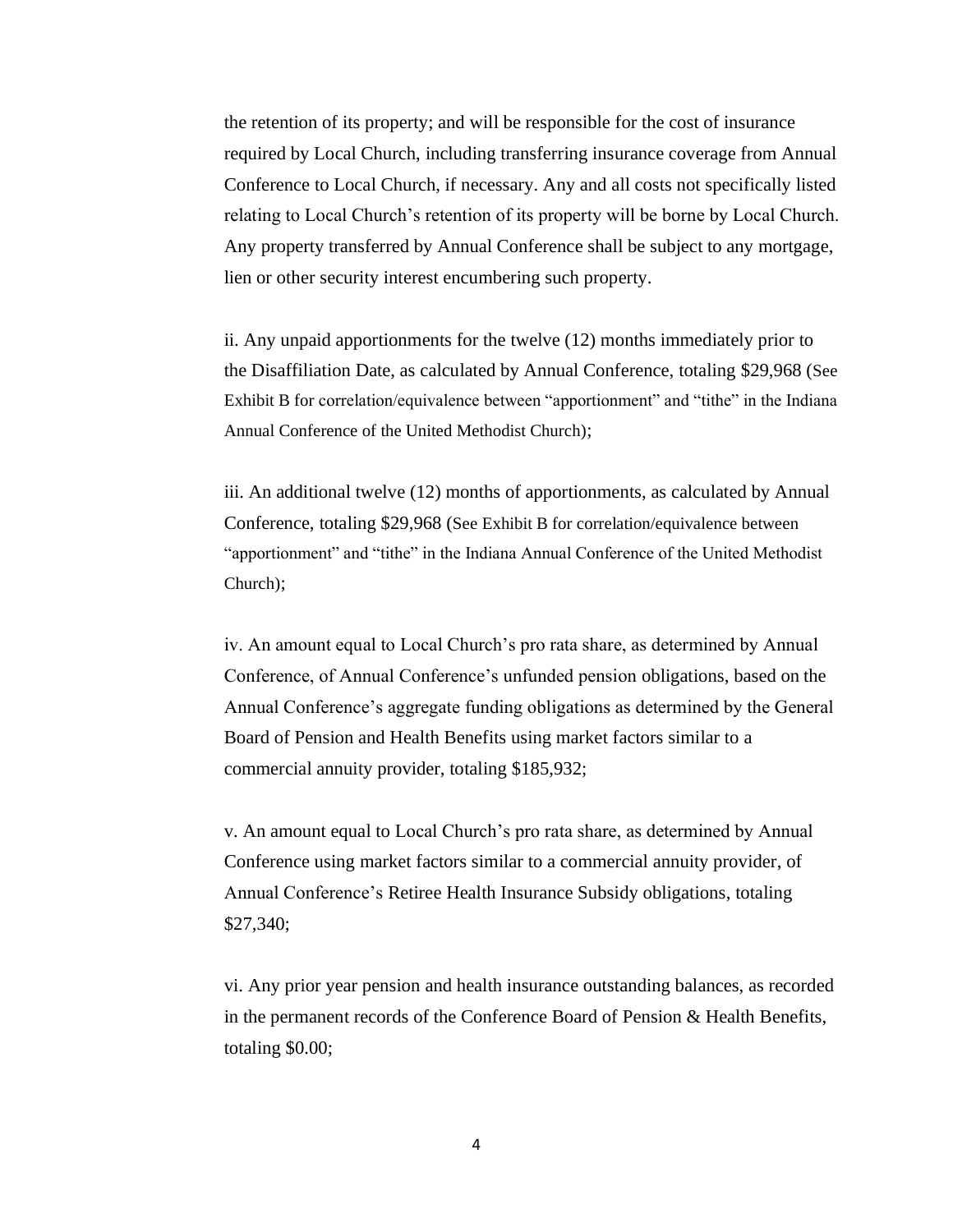vii. Any unpaid loans or other obligations to other United Methodist entities (i.e. to a District, Foundation, Conference, or other local churches) unless those loans can be assigned to a new legal entity which, to the satisfaction of the Annual Conference, has the financial ability to assume such loans and other obligations;

viii. Any investment portfolio needs to be addressed as to required modifications;

ix. An amount equal to any grant monies from the Annual Conference, or any of its ministries, paid to the Local Church during the twelve (12) months immediately prior to the notice provided to the Conference Superintendent of an intent to disaffiliate and need for a church conference vote;

x. An amount equal to any salary subsidy provided to the Local Church by the District Office or Annual Conference during the twelve (12) months immediately prior to the notice provided to the Conference Superintendent of an intent to disaffiliate and need for a church conference vote.

b. *Other Liabilities*. Local Church shall either satisfy all of its debts, loans, and liabilities, or assign or transfer such obligations to its new entity, releasing Local Church and Annual Conference from any liability related to such debts, loans and liabilities. Local Church must provide sufficient documentation of same to Annual Conference.

c. *Intellectual Property*. Local Church shall cease all use of "United Methodist," the Cross & Flame insignia, and any other intellectual property of the denomination and Annual Conference, including the removal of all signage containing the same and shall return the same to the Annual Conference promptly if requested by the Annual Conference.

d. *Group Tax Exemption Ruling*. As of the Disaffiliation Date, Local Church shall cease to use, and also shall ensure that any affiliates of Local Church which have been included in the group federal tax exemption ruling shall cease to use, any and all documentation stating that Local Church is included in the denomination's federal group tax exemption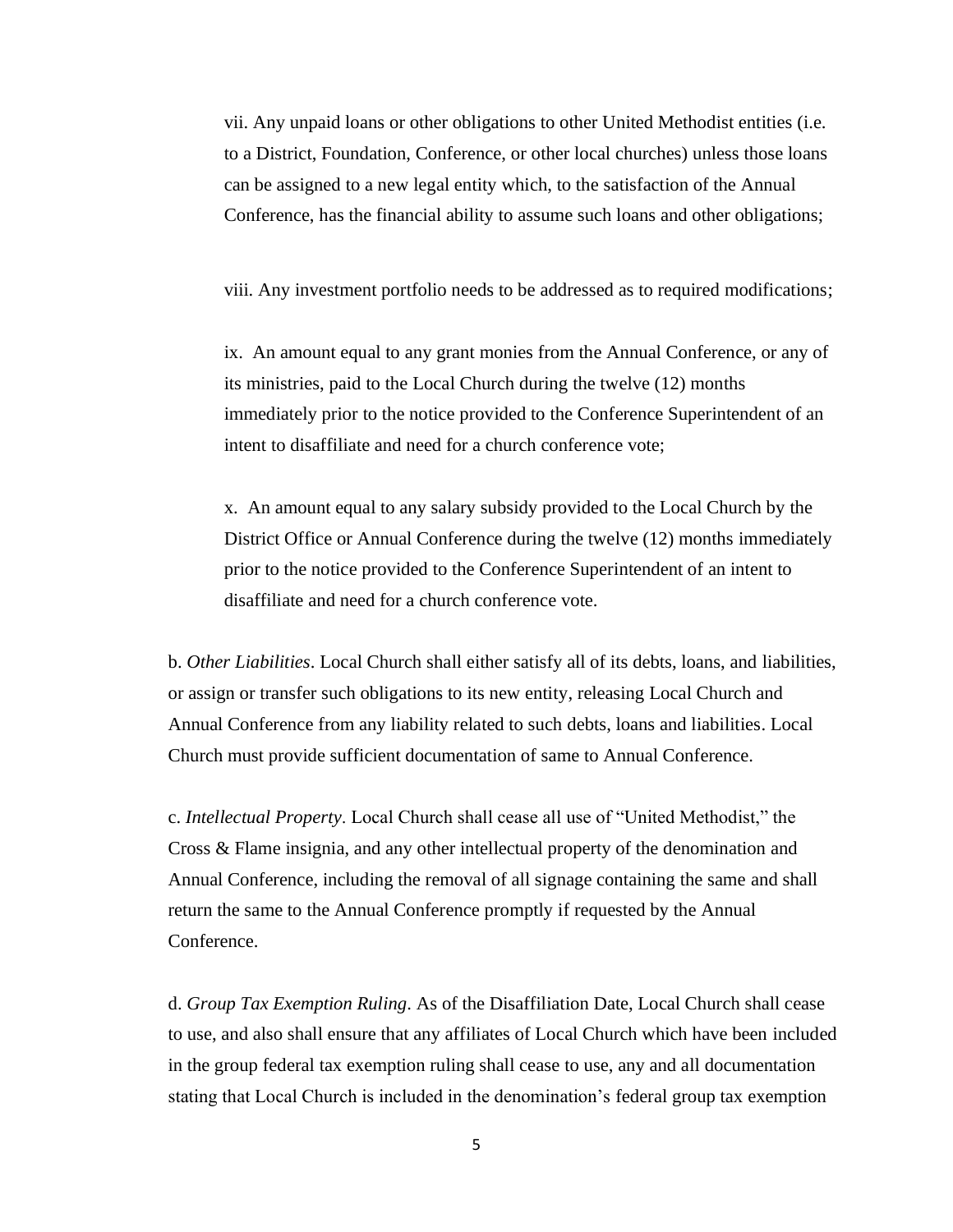ruling administered by the General Council on Finance and Administration of The United Methodist Church. Local Church and any of its affiliates which have been included in the federal group tax exemption ruling will be removed as of the Disaffiliation Date.

e. *Church Mutual*. A Local Church enrolled in the voluntary Church Mutual Conference Wide Property and Casualty Insurance Program will at the policy renewal date no longer be eligible to receive the benefits associated with the program; negotiated group discounts, a three-year guaranteed maximum rate increase, the possibility of earning up to a twenty percent (20%) safety dividend in exchange for favorable loss history of the program as a whole, no minimum workers compensation premium cost, and access to a \$10,000,000 liability insurance umbrella.

f. *Records*. Local Church shall turn over to Annual Conference all archives, membership rolls, and historical documents, including documents related to funerals, baptisms, and weddings, and all trustee, committee, and council meeting minutes. Local Church may retain copies of records pertaining to funerals, baptisms, weddings, and, subject to approval of the Annual Conference, certain historical documents.

g. *Cemeteries and Columbariums.* If Local Church has a cemetery, columbarium, mausoleum, or other place for the disposition of human remains, Local Church and Annual Conference will enter into an agreement similar to Exhibit C regarding the continued access to, care, and upkeep of it.

h. *Endowments, memorial bequests, and donations.* All endowments, memorial bequests, and donations must be reviewed to ensure compliance, to the satisfaction of Annual Conference, with donor intent, any donor restrictions, applicable Indiana law, and the *Discipline* and/or rules of The United Methodist Church.

5. Organizational Transition. Local Church shall take all steps necessary to dissolve any legal entities and to settle, liquidate, or transfer all assets and obligations of such entities, to establish any new legal entities as needed to effectuate its disaffiliation from The United Methodist Church, to the satisfaction of Annual Conference, including, but not limited to, obtaining a new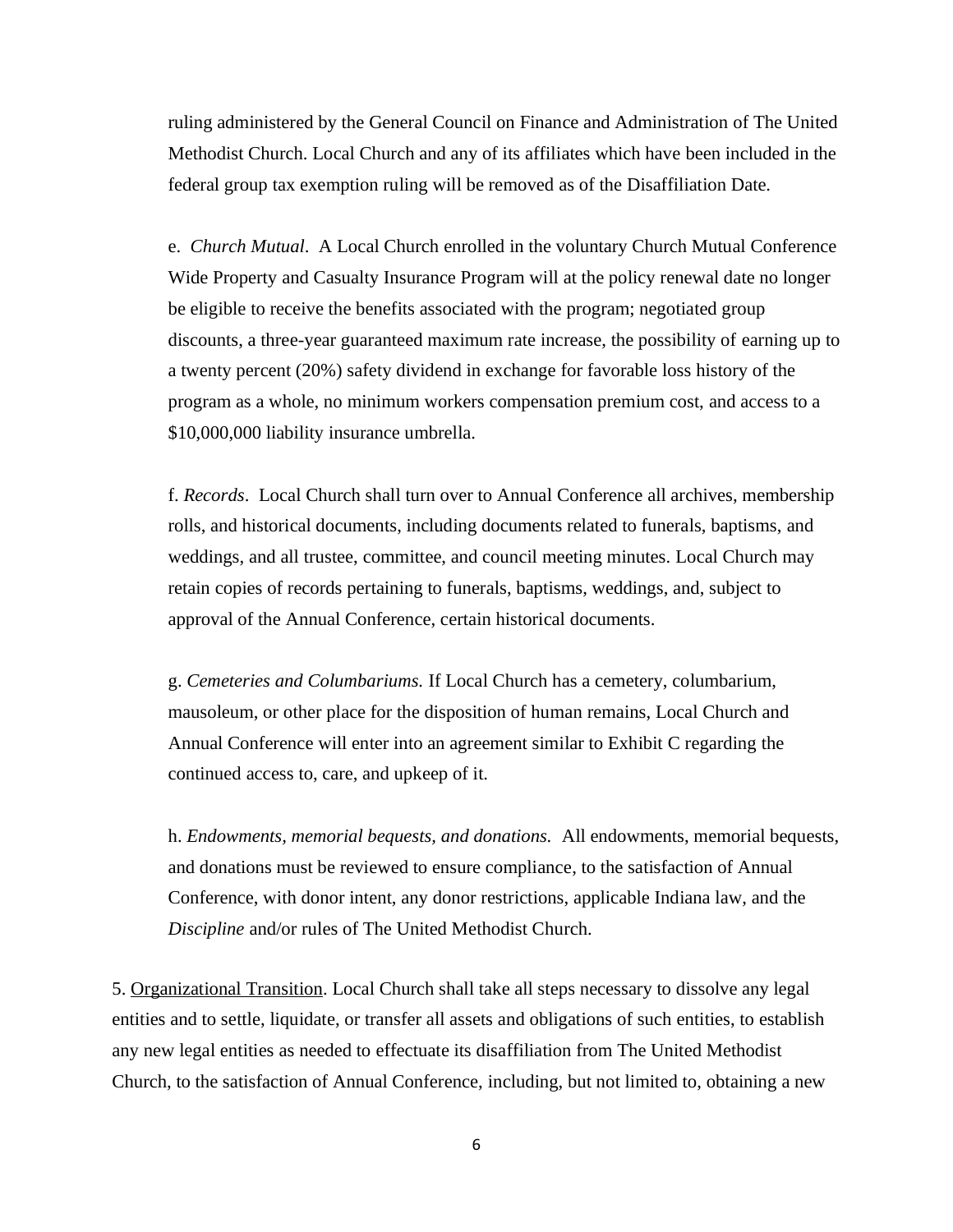Employer Identification Number ("EIN") from the Internal Revenue Service. Annual Conference may require Local Church to obtain a new EIN and to have formed a new legal entity prior to transferring property as contemplated in this Disaffiliation Agreement. To the fullest extent permitted by law, Local Church shall indemnify, defend, and hold harmless Annual Conference and its current and former officers, directors, agents, and employees from any liability or costs (including reasonable attorney fees) resulting from any claim, action, or cause of action for damages to persons or property resulting from Local Church's failure to take all necessary steps as required by this Section 5 and all other provisions of this Disaffiliation Agreement. Local Church will have all rights and duties as provided by law to wind up its affairs, including those that might exist after the Disaffiliation Date.

6. Property. On the Disaffiliation Date, Local Church (through the new legal entity or successor legal entity of Local Church) will have full ownership of the property and assets listed in Exhibit D. The parties shall ensure all necessary transfers or other transactions relating to the above properties are completed prior to the Disaffiliation Date. Any costs resulting from such transfers or other transactions shall be borne by Local Church. Annual Conference shall fully cooperate with Local Church, as needed and applicable, to ensure that such transfers and other transactions convey all of Annual Conference's interest – both for itself and on behalf of The United Methodist Church – in the real and personal, tangible and intangible property of Local Church so long as at no cost or liability to Annual Conference. After Local Church has made all payments pursuant to paragraph 4.a., handled all liabilities pursuant to paragraph 4.b., and complied with all other terms of this Agreement, Annual Conference will sign, and deliver, a quit-claim deed (similar to Exhibit E) releasing all real property to the Local Church effective on the Disaffiliation Date.

7. Release of Claims. Upon the completion of all of their respective obligations herein, Annual Conference and Local Church, for themselves and their agents, representatives, members, trustees, employees, successors, attorneys, and assigns, hereby fully and forever covenant not to sue each other, and release and discharge each other, and their current and former trustees, officers, representatives, employees, and assigns, in both their official and individual capacities, from any liability for any and all causes of action and claims, including any statutory or common law cause of action, tort or contractual claims, any claims for attorneys' fees, expenses and all

7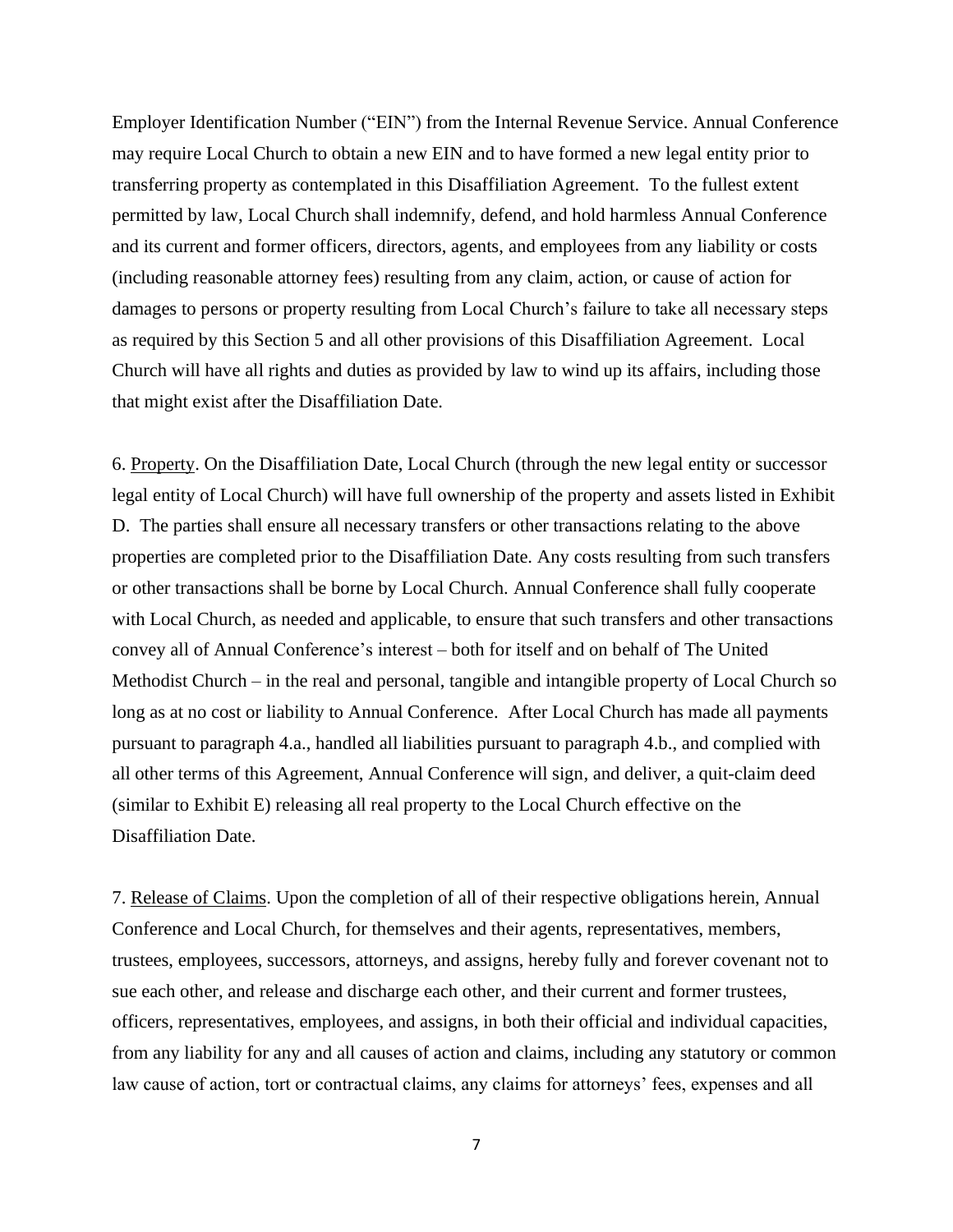other damages, whether known or unknown, foreseen or unforeseen, which Annual Conference or Local Church ever had, now has, hereafter may have or claim to have against any of the above-named entities or persons in any way arising out of their relationship with each other. The parties further represent they have no pending lawsuit, charge, complaint, or other action against each other. Notwithstanding the foregoing releases and covenants not to sue, the parties may take action to enforce this Disaffiliation Agreement in any court where jurisdiction and venue are proper.

8. Time Limit. Should the Local Church fail to satisfy all of its obligations set forth herein by December 31, 2023, this Disaffiliation Agreement shall be null and void.

9. Continuing as Plan Sponsor. Nothing in this Disaffiliation Agreement shall prevent Local Church, after the Disaffiliation Date, from continuing to sponsor benefit plans from the General Board of Pension and Health Benefits, to the extent permitted by law, and provided that Local Church has not expressly resolved that it no longer shares common religious bonds with The United Methodist Church.

10. Non-Severability. Each of the terms of this Disaffiliation Agreement is a material and integral part hereof. Should any provision of this Disaffiliation Agreement be held unenforceable or contrary to law, the entire Disaffiliation Agreement shall be deemed null and void.

11. Choice of Law and Venue. This Disaffiliation Agreement shall be governed by the laws of the State of Indiana, without regard to the conflicts of laws or principles thereof. With respect to any litigation based on, arising out of, or in connection with this Disaffiliation Agreement, the parties expressly submit to the jurisdiction of the Courts of the State of Indiana in and for the County of Marion or the United States District Court for the Southern District of Indiana; and the parties hereby expressly waive, to the fullest extent permitted by law, any objection that they may now or hereafter have, to the laying of venue of any such litigation brought in any such court referred to above, including without limitation any claim that any such litigation has been brought in an inconvenient forum.

8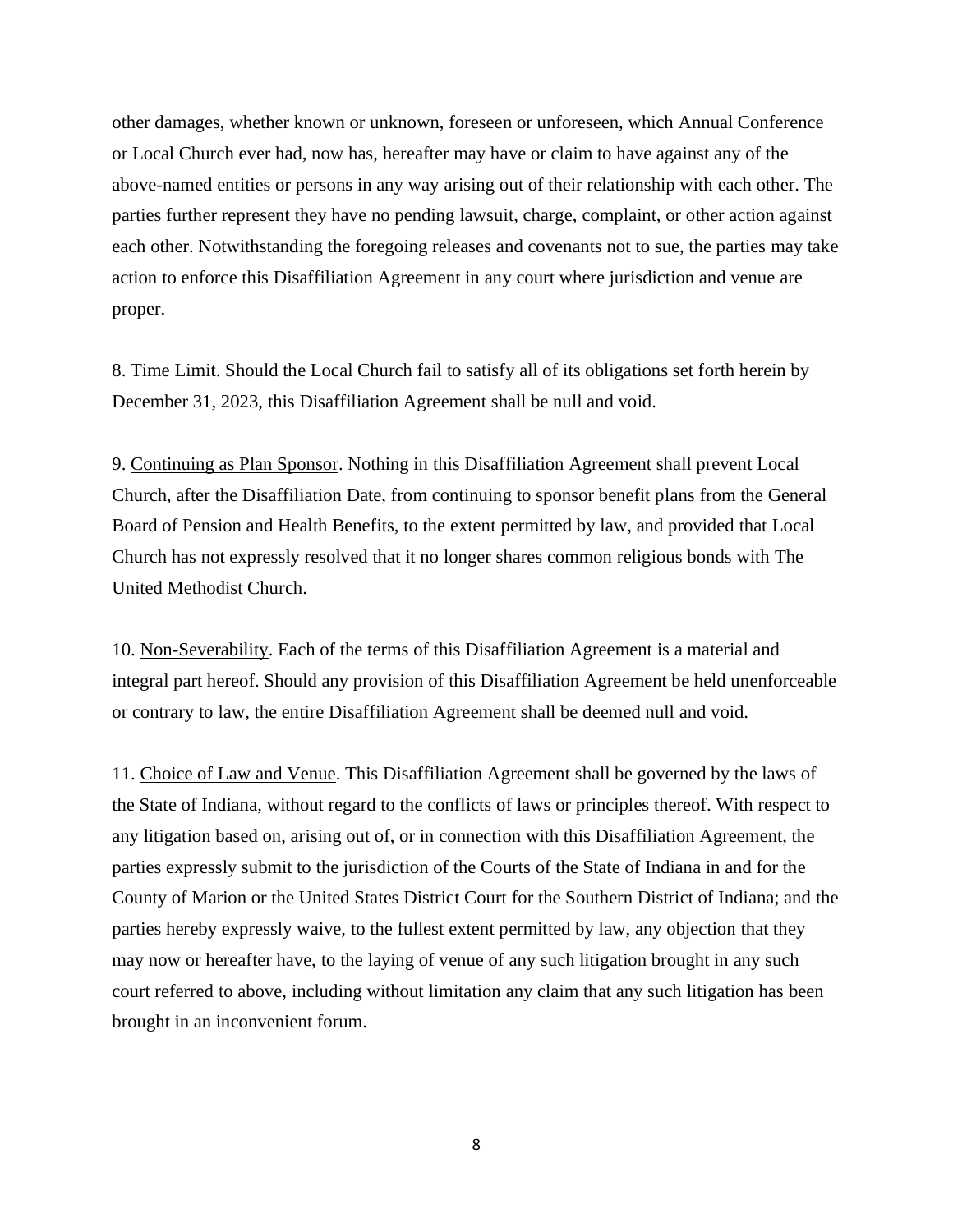### **Local Church**

| United Methodist Church |
|-------------------------|
|                         |

By: \_\_\_\_\_\_\_\_\_\_\_\_\_\_\_\_\_\_\_\_\_\_\_ Date: \_\_\_\_\_\_\_\_\_\_\_\_

Name: \_\_\_\_\_\_\_\_\_\_\_\_\_\_\_\_\_\_\_\_\_ Its: Trustee Chair

By: \_\_\_\_\_\_\_\_\_\_\_\_\_\_\_\_\_\_\_\_\_\_\_ Date: \_\_\_\_\_\_\_\_\_\_\_\_

Name: \_\_\_\_\_\_\_\_\_\_\_\_\_\_\_\_\_\_\_\_\_

Its: Church Council Chair

| By:            | Date: |  |
|----------------|-------|--|
| Name:          |       |  |
| Its: Secretary |       |  |

## **Annual Conference**

Indiana Annual Conference of The United Methodist Church, Inc.

| $\mathbf{D}$<br>D |  |
|-------------------|--|
| -                 |  |

Name:

Its: Conference Trustee Chair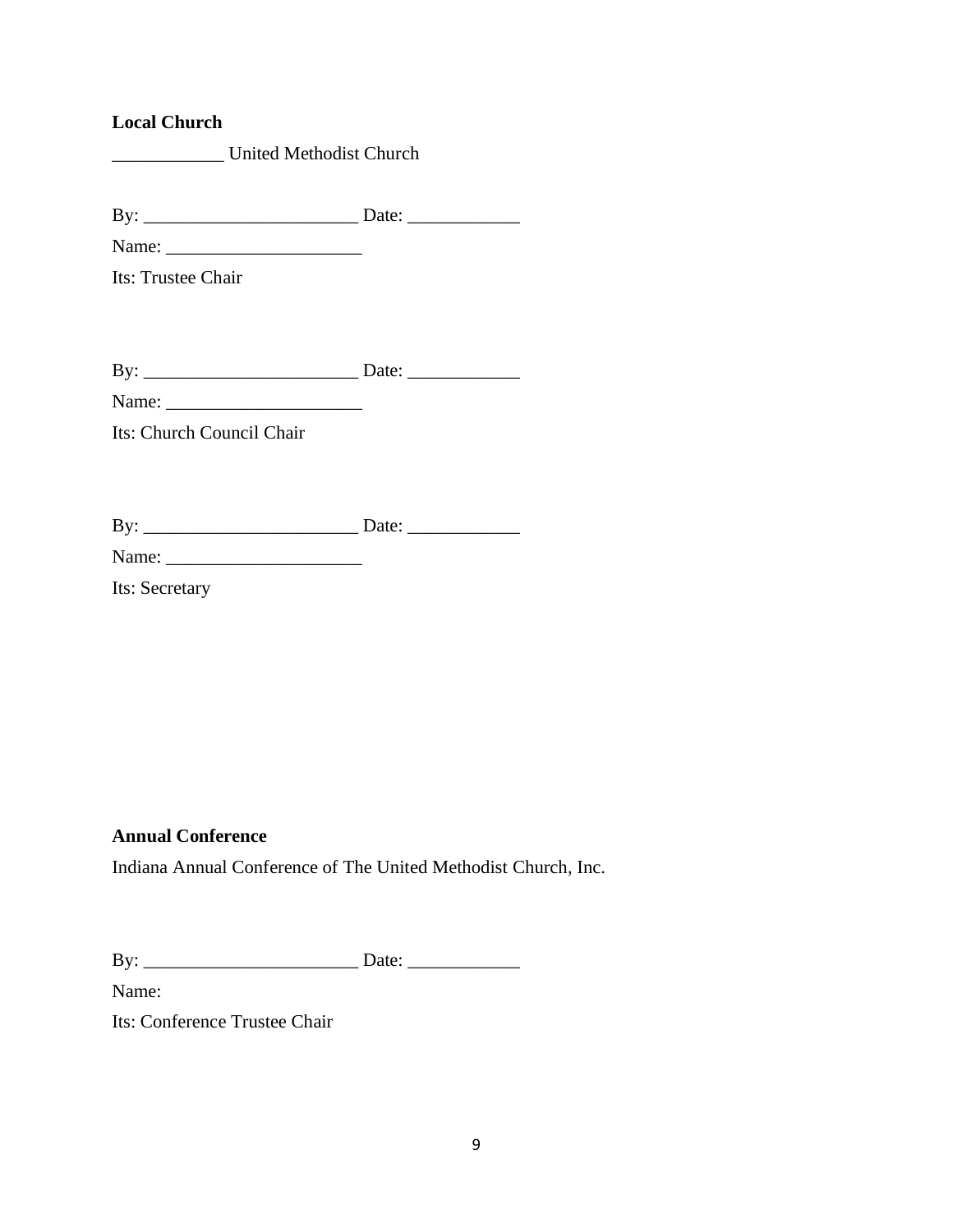By: \_\_\_\_\_\_\_\_\_\_\_\_\_\_\_\_\_\_\_\_\_\_\_ Date: \_\_\_\_\_\_\_\_\_\_\_\_

Name:

Its: Executive Assistant to the Bishop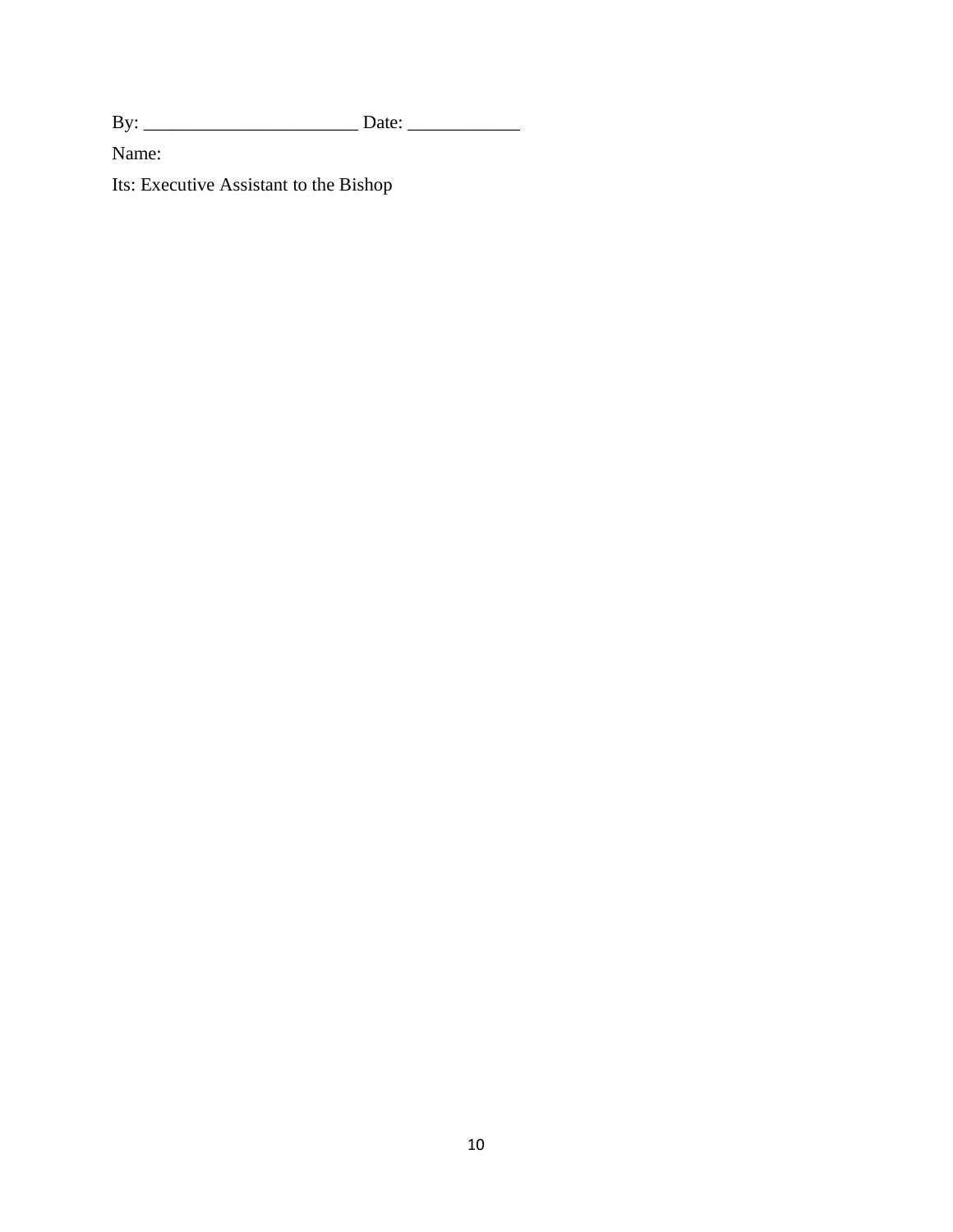# **Exhibit A**

(Documentation evidencing the result of the disaffiliation vote taken at the church conference, certified by an authorized officer of Local Church. Paragraph 1a.)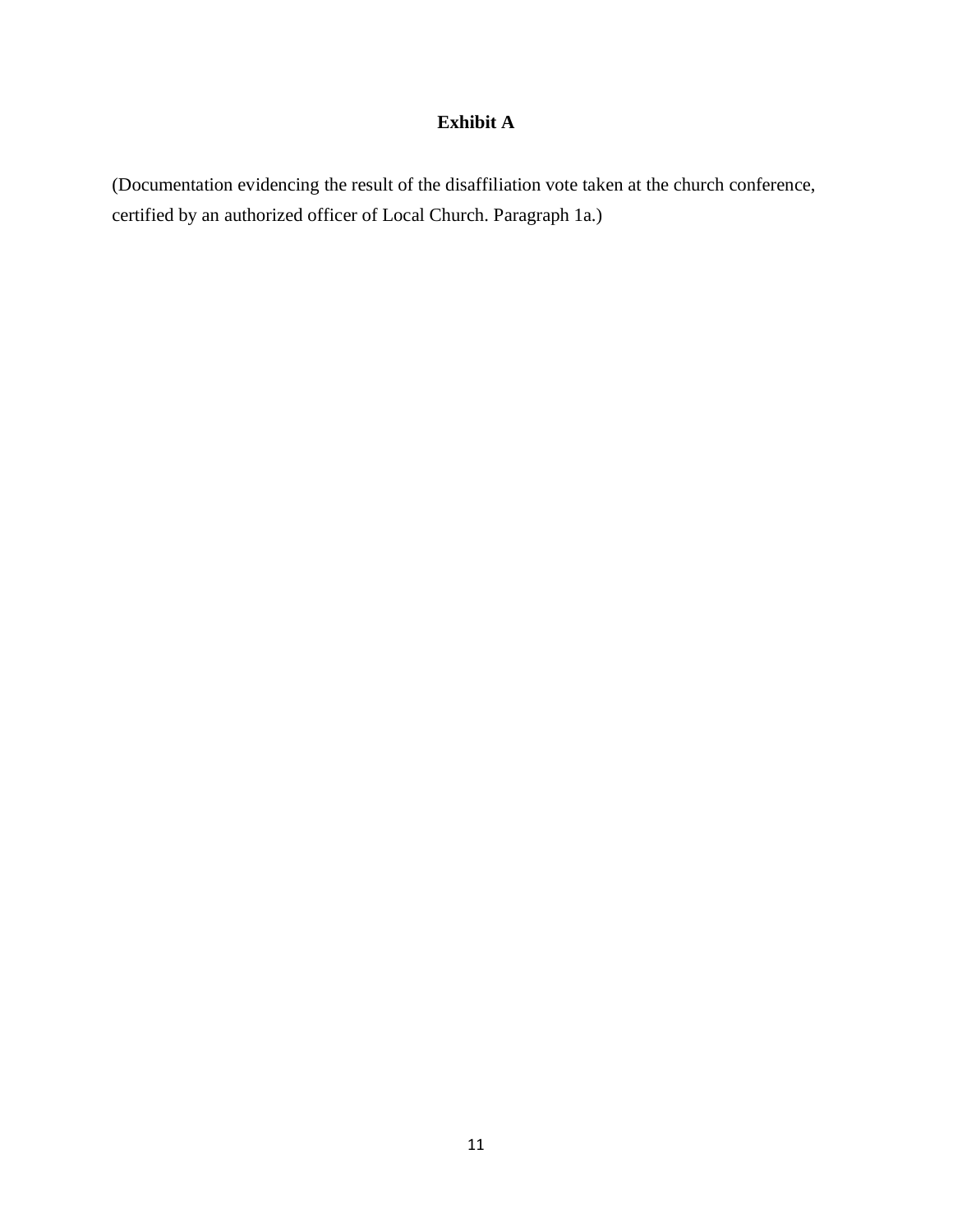## **Exhibit B**

## **Indiana UMC Tithe History**

The United Methodist Apportionment system is a method of giving that proportionally allocates the church wide budget to Annual Conferences. In 2019, the Indiana Conferences portion of the church wide budget is 5.4 million dollars or 3.6% of the total General Church apportioned budget.

Historically Annual Conferences have funded their General Church obligation by utilizing an apportionment formula that proportionally allocates this expense to the local churches within the Conference. For example, in 2004 the North Indiana Conference utilized the following formula to allocate General Church apportionment.

"The basis for distribution of apportionment shall be based on 1/3 Church Membership; 1/3 Pastor(s) Salary (under appointment); and 1/4 Other Expenses (minus Benevolence and Capital expenses)."

For over a decade the Indiana Conference and its predecessors the North and South Indiana Conferences have utilized a Tithe Plus method to fund ministry rather than an apportionment formula.

From the perspective of the former North Indiana Conference the Tithe model of funding ministry was introduced at the Thirty-Eighth Annual Session of the North Indiana Conference, June 1-4, 2005 at Purdue University in West Lafayette, Indiana. It took affect for the 2006 fiscal year.

North Indiana Conference - 2005 Journal - Pages 967 & 968

VIII Financial

D. Apportioning the Budget

2. The method of funding our Shared Ministry shall be a Tithe and Offerings method. Each local church treasurer shall calculate all income received by the local church from all sources and by whatever receipt methods used each month. From this total shall be removed any income received from tuition-based ministries (day care and preschool), stated Capital Fund Campaigns, pass-thru donations (outside causes/events) and Endowment donations. The church treasurer will then calculate one-tenth of this amount and forward the one-tenth amount (the tithe) to the Director of Finance and Administration by the last day of each month, for the month. The local church's portion of our Shared Ministry shall be consider fully funded if the amount received by the Director of Finance and Administration corresponds appropriately to the amount reported on Table 3 and on the Conference Local Church Audit Form.

3. In addition, any amount apportioned to the Annual Conference for Denominational Ministries, not included by the Conference in the Tithe, shall be assigned to the churches, for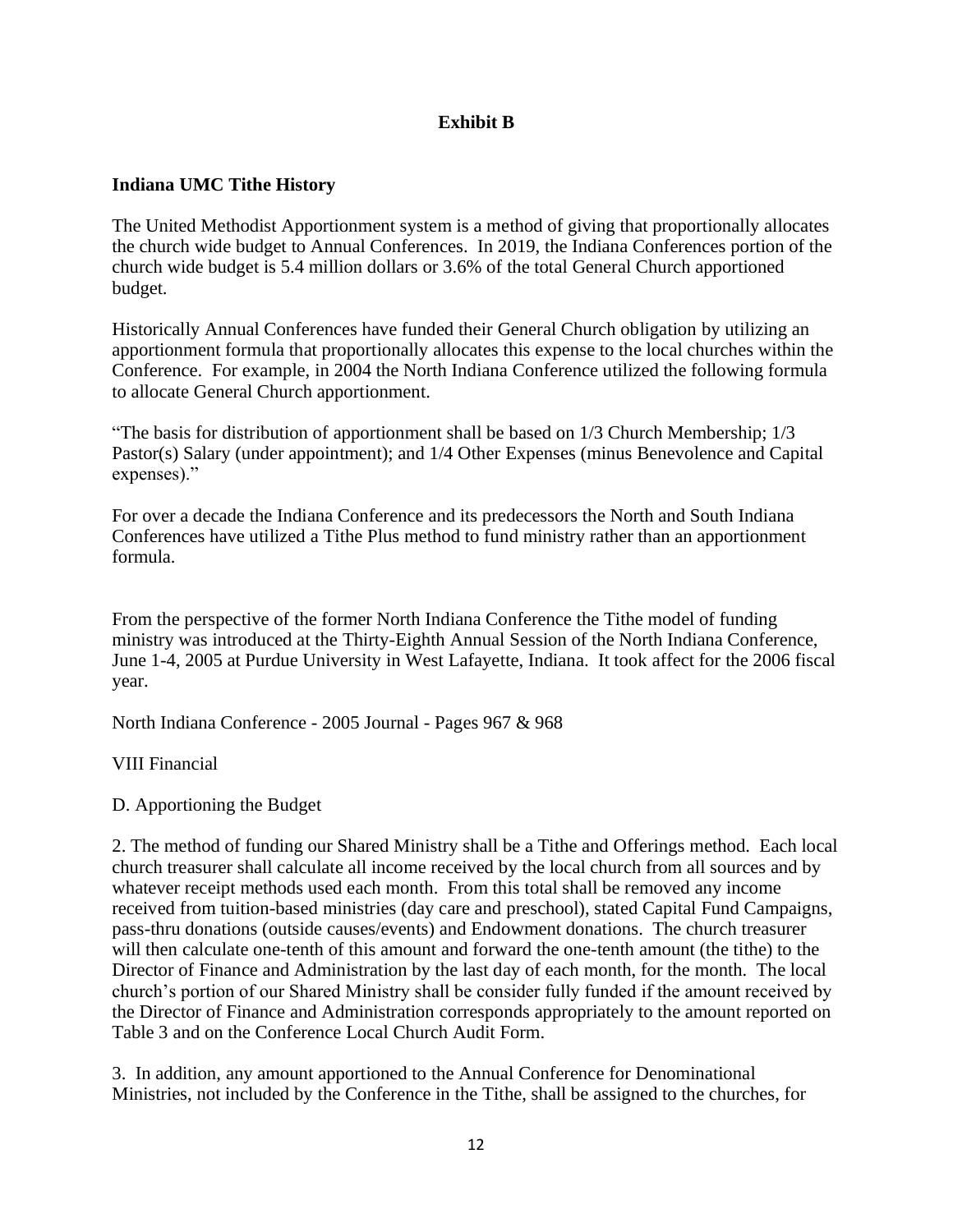their offerings, pro-rata, based upon the estimated income for said church. The estimate of income is to be an average of the previous two years Table 3 report (less fee-based income and Capital Fund Campaign receipts). The Council on Finance will work to have all of the Denomination Ministry support included in the Tithe.

The former South Indiana Conference adopted a Tithe model of funding ministry a year later at the Thirty-Eighth Annual Session of the South Indiana Conference, June 8-10, 2006 at Indiana University in Bloomington, Indiana. It took affect for the 2007 fiscal year.

South Indiana Conference - 2006 Journal - Pages 197

2007 Tithing Initiative Recommendations:

We recommend the Conference Financial Policies as described below. Significant changes being proposed are as follows:

1. That the South Indiana Conference move from an apportionment model of supporting our budget to a Tithe Model in 2007 with the Tithe set at 10% for each local church to support the ministry of the Conference.

2. That CFA be given authority to apportion an additional amount to the local churches not to exceed 2% of their income, for the purpose of paying General Church Apportionment in full.

3. As Tithing income increases this additional apportionment for the General Church will decrease. When there is a surplus of money that comes in from the tithe, it will be brought back to the conference to decide how to use it.

Today the Indiana Conference utilizes the following approach to funding ministry with a Tithe Plus model.

- A. All churches (including New Church Starts and Merged Congregations) are expected to tithe their income to the Annual Conference at a minimum, a tithe would be comprised of these items:
	- 1. Income from identified and unidentified contributors.
	- 2. Pledged or un-pledged income.
	- 3. Undesignated interest and dividend income.
	- 4. Income received from building use fees.
	- 5. Income received from fundraisers and programs in support of the operating budget.
	- 6. Income from capital campaigns, pass-through giving and tuition-based ministries is not included in the tithing calculation.

B. All churches (including New Church Starts and Merged Congregations) are expected to contribute a % of the church income identified in item IA 1-5 to fund the 10 District Ministries on an equitable basis. This % will be determined by the Districts and adopted by the District Conference.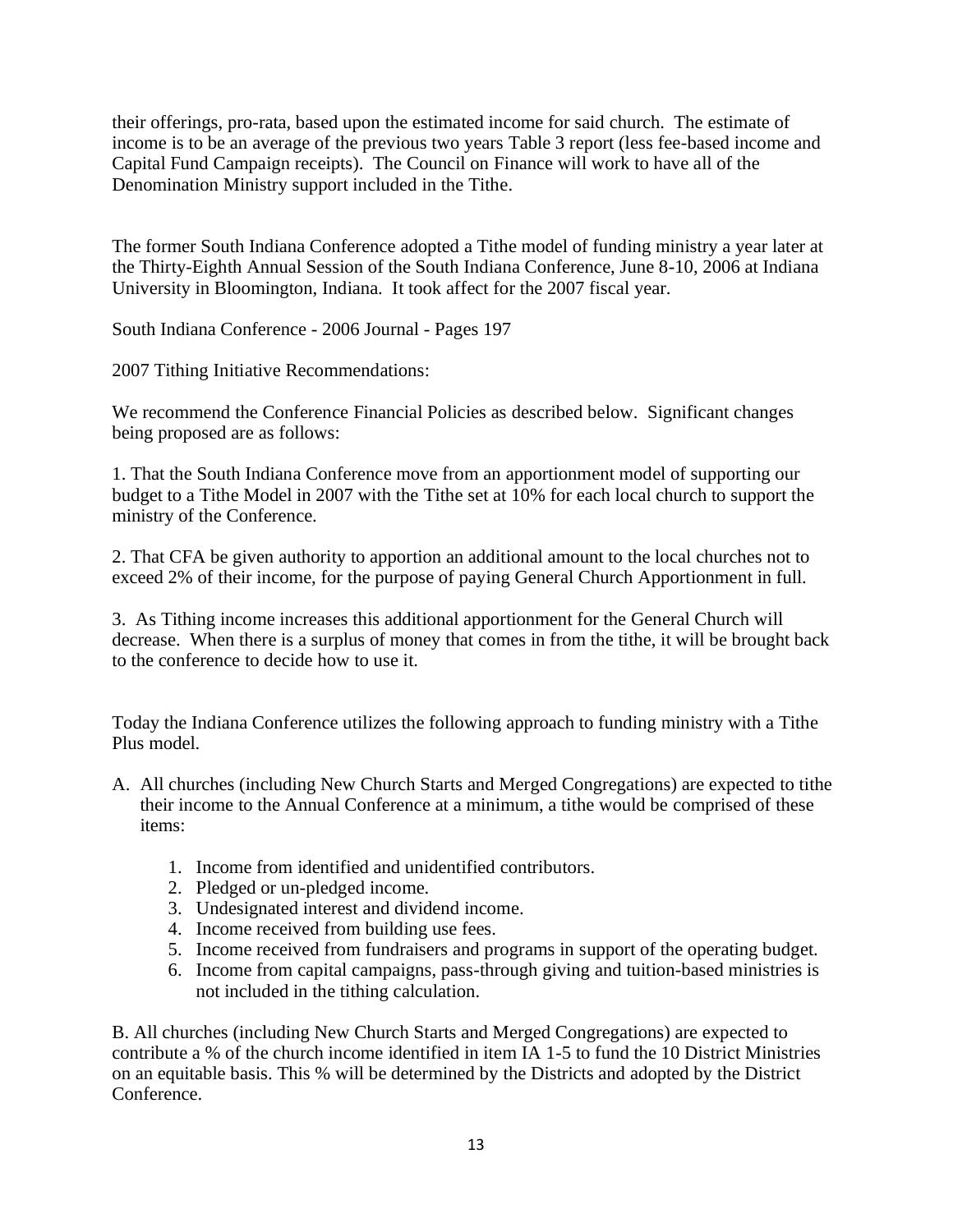C. Tithe income received over and above the set Tithe Income budget in a fiscal year is to be disbursed as follows:

- 1. 50% of the excess tithe income is to be sent to pay General Church apportionments up to 100%.
- 2. 50% of the excess tithe income is to be allocated by the Council on Finance and Administration and reported at the subsequent Annual Conference Session.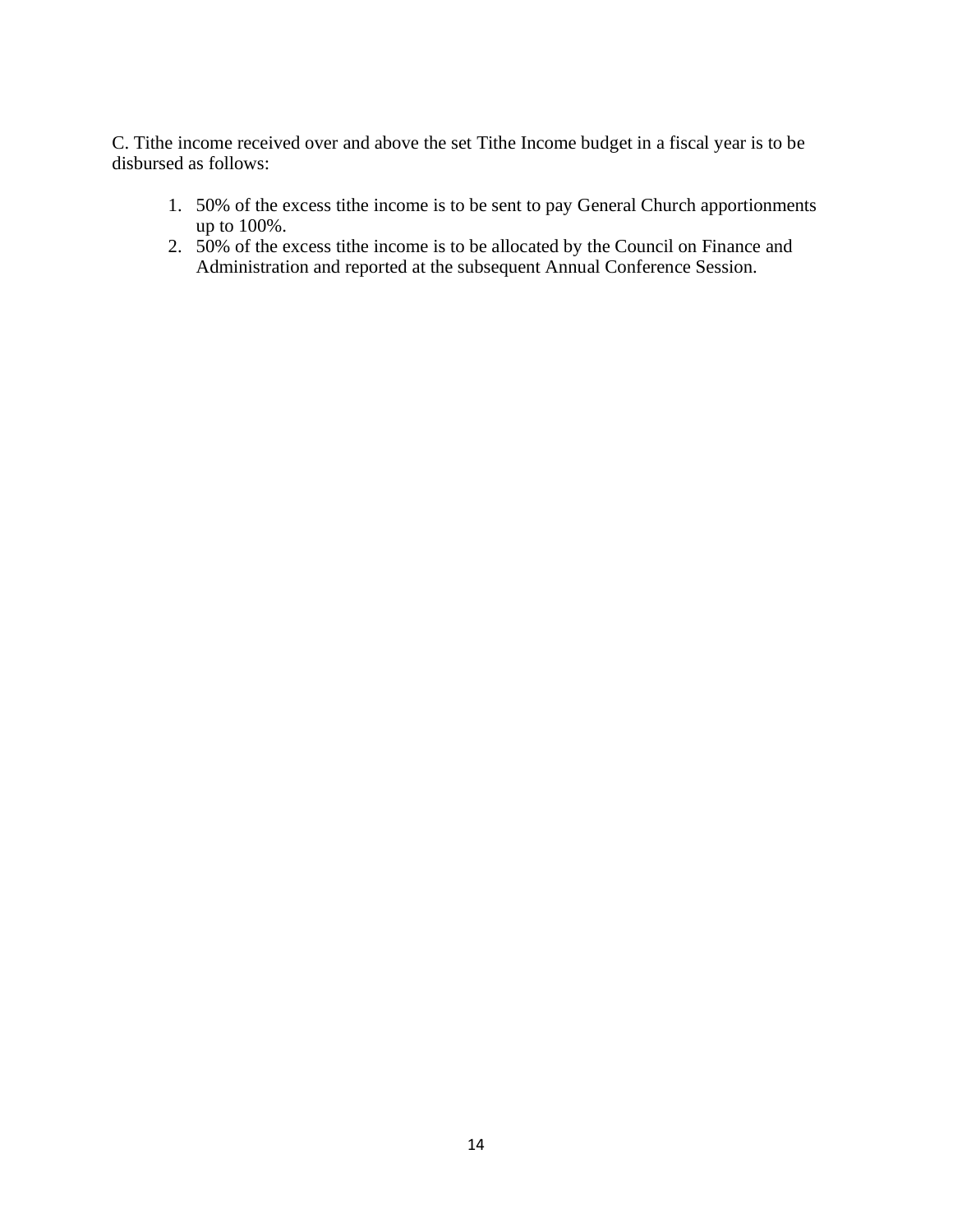# **Exhibit C CEMETERY TRANSFER AGREEMENT**

#### **I. Agreement**

This Agreement is made on \_\_\_\_\_\_\_\_\_\_\_\_, 20\_\_\_ between the Indiana Annual Conference of the United Methodist Church, Inc. ("Conference") located at 301 Pennsylvania Parkway, Suite 300, Indianapolis, IN 46280 and \_\_\_\_\_\_\_\_\_\_\_\_\_\_\_\_\_\_\_\_\_\_\_\_\_\_\_\_\_\_\_\_\_ ("Independent Church"), a recently created independent church at a site formerly affiliated with Conference, located at \_\_\_\_\_\_\_\_\_\_\_\_\_\_\_\_ \_\_\_\_\_\_\_\_\_\_\_\_\_\_\_\_\_\_\_\_\_\_\_\_\_\_\_\_\_\_\_\_\_\_\_.

### **II. Transfer of Cemetery**

In consideration for entering into this Agreement and for other good and valuable consideration, Independent Church agrees to receive ownership of the cemetery, columbarium, or mausoleum affiliated with Independent Church ("Cemetery"), which has previously been affiliated with Conference. Conference agrees to deed land containing the Cemetery to Independent Church by quitclaim deed.

#### **III. Obligations of Independent Church**

Independent Church agrees, upon transfer, to adopt all maintenance, repair, upkeep, and legal obligations previously possessed by the \_\_\_\_\_\_\_\_\_\_\_\_\_\_\_\_\_ United Methodist Church in connection with ownership of Cemetery. Independent Church will comply with all laws, regulations, ordinances, and other legal requirements regarding cemeteries, columbariums, mausoleums, and the disposition of human remains.

#### **IV. Disturbance of Remains**

If, for any reason, any burial plot must be exhumed, any columbarium's movement or maintenance requires the disturbance of posthumous remains, any mausoleum's movement or maintenance requires the disturbance of posthumous remains, or any posthumous remains contained in Cemetery are intentionally disturbed in any form, Independent Church must make the best good-faith efforts a reasonable person would expect in order to notify the next-of-kin of the remains at least 12 weeks before the disturbance occurs.

15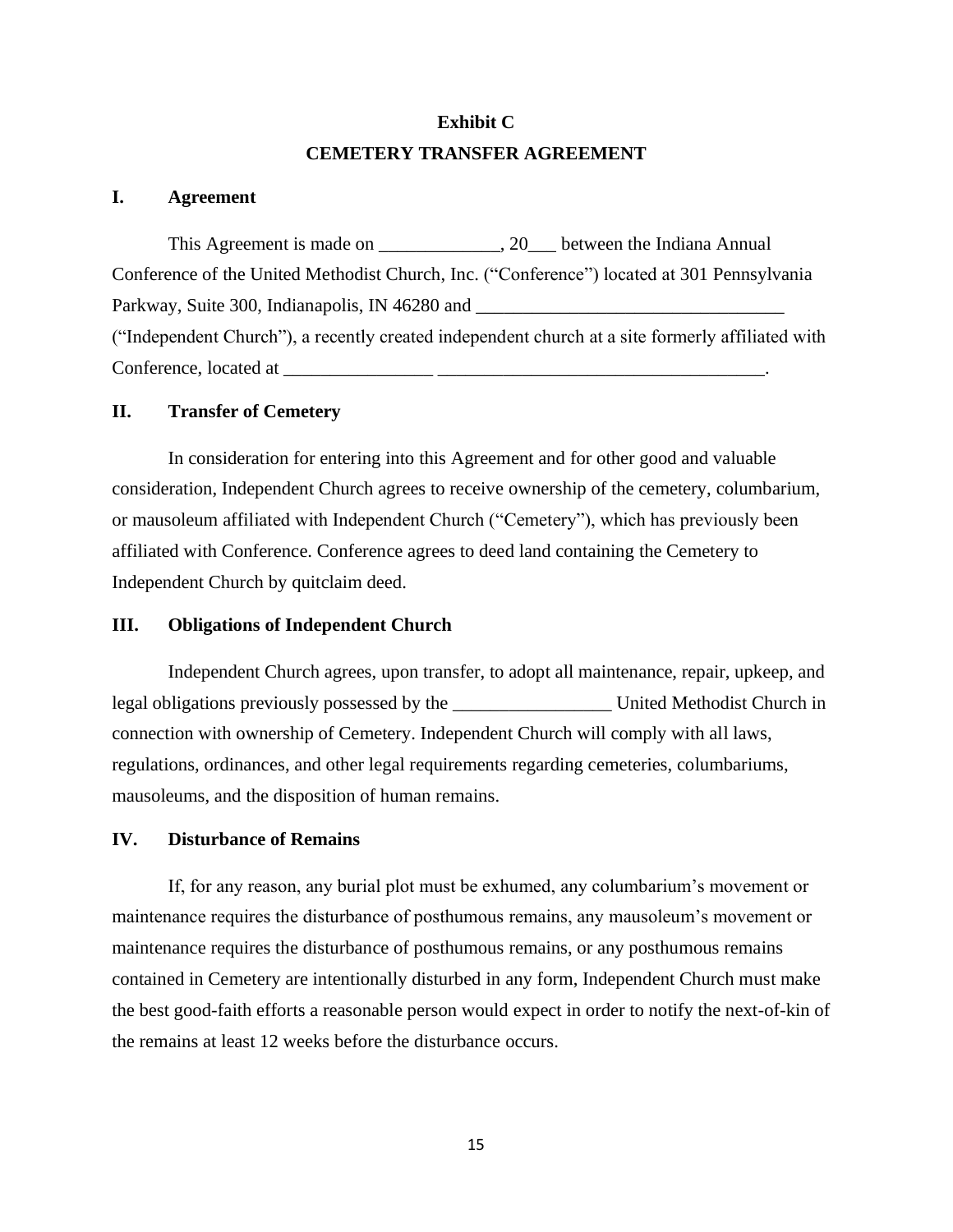Independent Church also agrees to abide by all applicable laws and regulations in disturbing the remains and to abide by the best industry practices for any industry involved in the disturbance. Independent Church is to have a representative present to observe the disturbance and verify such best practices and that all applicable laws and regulations are, in fact, being followed.

#### **V. Visitation Rights**

The rights of any given individual, regardless of religious affiliation, metaphysical opinions, spirituality, or any lack thereof, to visit Cemetery will not change upon transfer of ownership of Cemetery. All persons will be allowed access to Cemetery for personal, professional, or historical reasons. This applies both to individuals visiting remains and/or memorials currently in Cemetery and individuals visiting remains and/or memorials which will be placed in Cemetery in the future. There is no requirement that a visitor be related to any remains in Cemetery.

#### **VI. Right to be Buried Alongside One's Spouse**

If an individual was married to someone (their Spouse) at the time of the Spouse's death, and Spouse is buried in Cemetery, that individual has the right to be buried with or in a plot alongside their Spouse regardless of their denominational affiliation, religious affiliation, metaphysical opinions, or any other set of beliefs or lack thereof. This applies both to individuals with Spouses whose remains are currently located in Cemetery and individuals who will, in the future, have Spouses whose remains are located in Cemetery. The individual will have to pay any regular and customary fees for such internment.

#### **VII. Sale or Transfer of Cemetery by Independent Church**

If Independent Church, at any future time, decides to sell or transfer ownership of Cemetery to a third party, Independent Church will notify Conference or, if no longer in existence, its successor, in writing.

#### **VIII. Assignment**

This agreement and any rights or obligations pursuant thereto may not be assigned or transferred by Independent Church without the prior, express, and written consent of the Indiana Annual Conference of the United Methodist Church, Inc.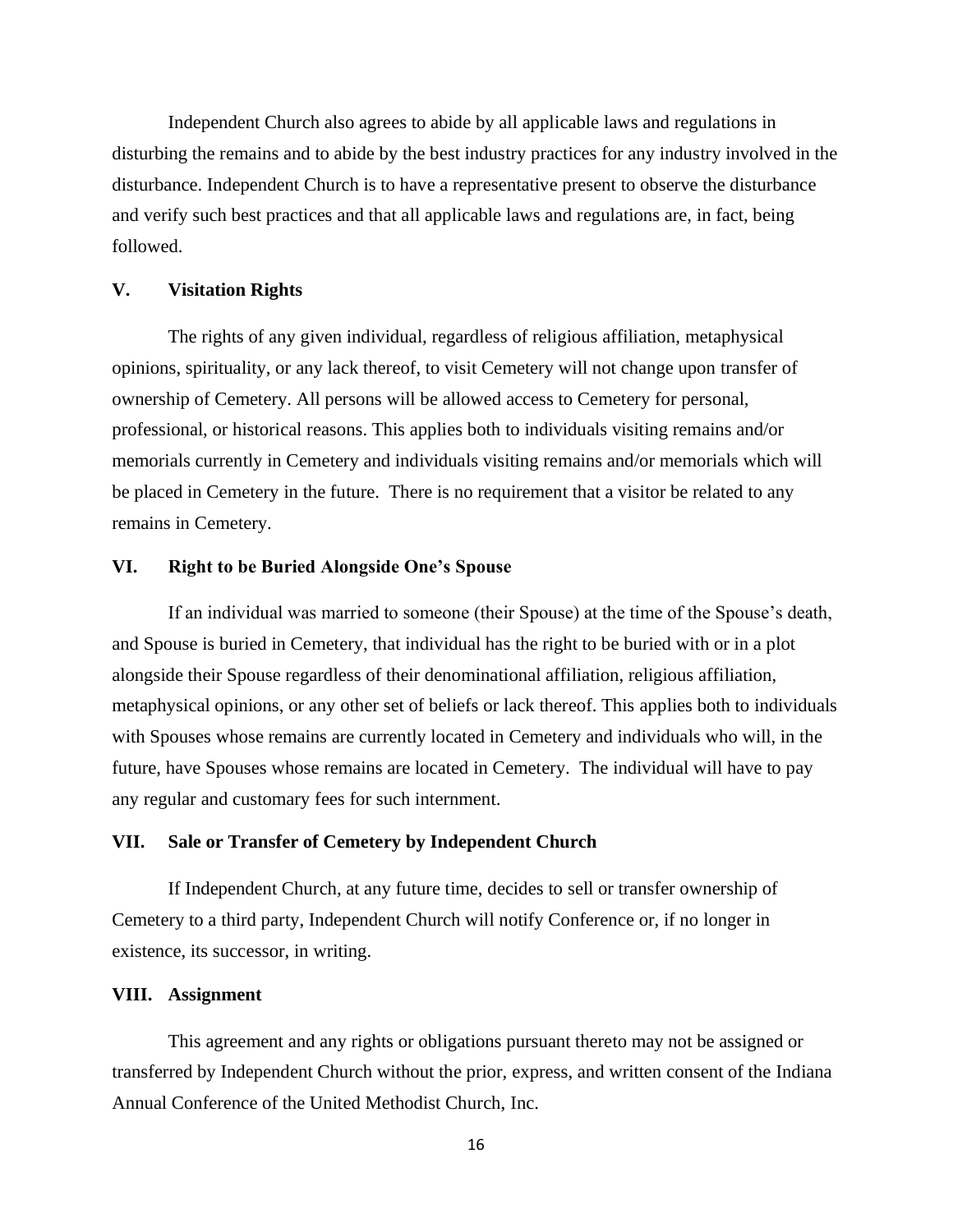#### **IX. Modification of Agreement**

Any modification of this agreement or additional obligations assumed by either party in connection with this agreement are binding only if put in writing and signed and dated by an authorized representative of each party.

#### **X. Governing Law**

This agreement is governed by, construed, and enforced in accordance with the laws of the State of Indiana.

#### **XI. Severability**

The invalidity of any portion of this agreement will not affect the validity of any other provision. If any provision of this agreement is held to be invalid, the parties agree that the remaining provisions remain in full force and effect as if they had been executed by both parties subsequent to the expungement of the invalid provision.

### **Independent Church**

By: \_\_\_\_\_\_\_\_\_\_\_\_\_\_\_\_\_\_\_\_\_\_\_ Date: \_\_\_\_\_\_\_\_\_\_\_\_

Its: Trustee Chair

By: \_\_\_\_\_\_\_\_\_\_\_\_\_\_\_\_\_\_\_\_\_\_\_ Date: \_\_\_\_\_\_\_\_\_\_\_\_

Name: \_\_\_\_\_\_\_\_\_\_\_\_\_\_\_\_\_\_\_\_\_

\_\_\_\_\_\_\_\_\_\_\_\_\_\_\_\_\_\_\_\_\_\_\_\_\_\_\_\_\_

Name:

Its: Church Council Chair

By: \_\_\_\_\_\_\_\_\_\_\_\_\_\_\_\_\_\_\_\_\_\_\_ Date: \_\_\_\_\_\_\_\_\_\_\_\_

Name:

Its: Secretary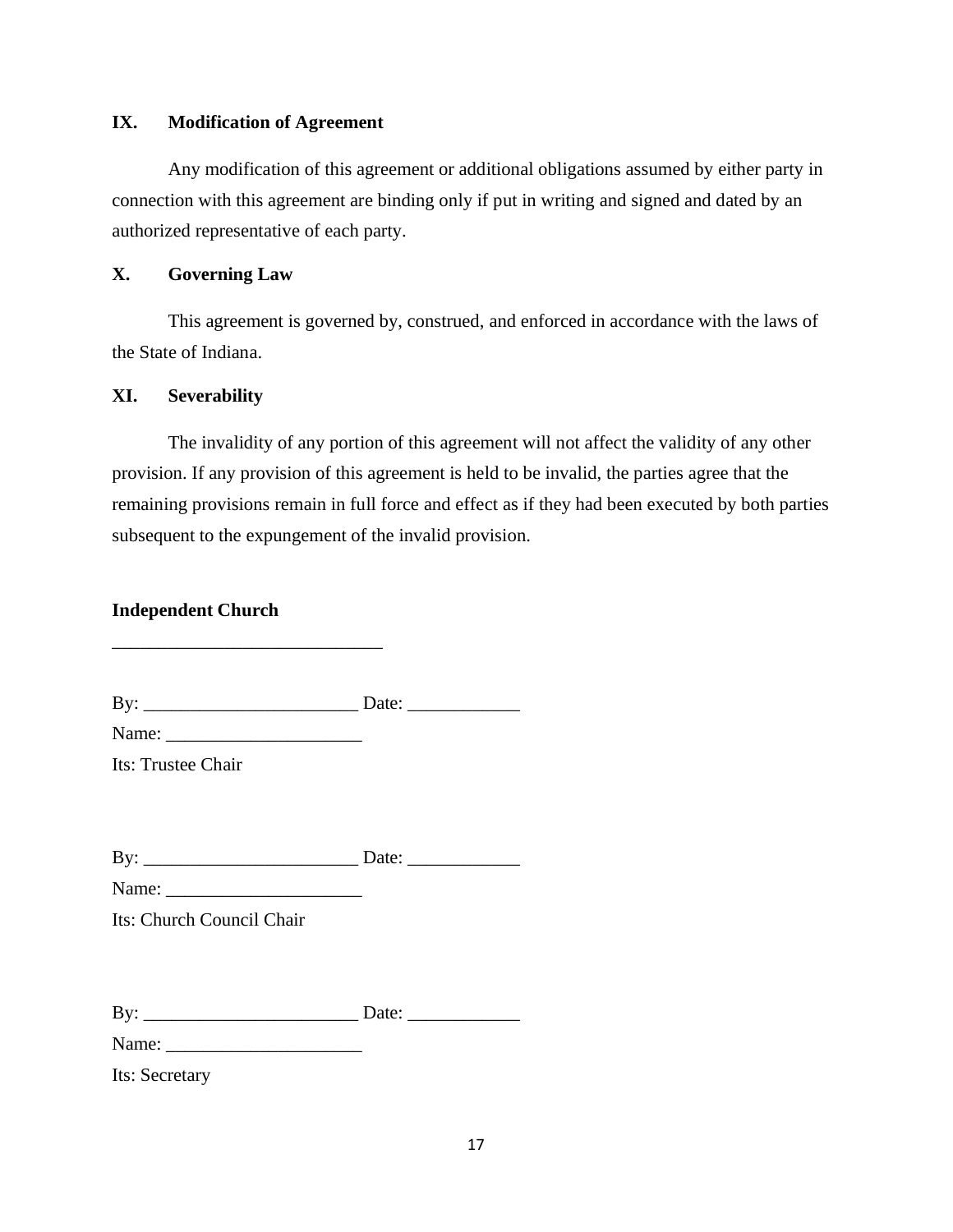# **Conference**

Indiana Annual Conference of The United Methodist Church, Inc.

By: \_\_\_\_\_\_\_\_\_\_\_\_\_\_\_\_\_\_\_\_\_\_\_ Date: \_\_\_\_\_\_\_\_\_\_\_\_

Name:

Its: Conference Trustee Chair

| B |   |
|---|---|
|   | - |

Name:

Its: Executive Assistant to the Bishop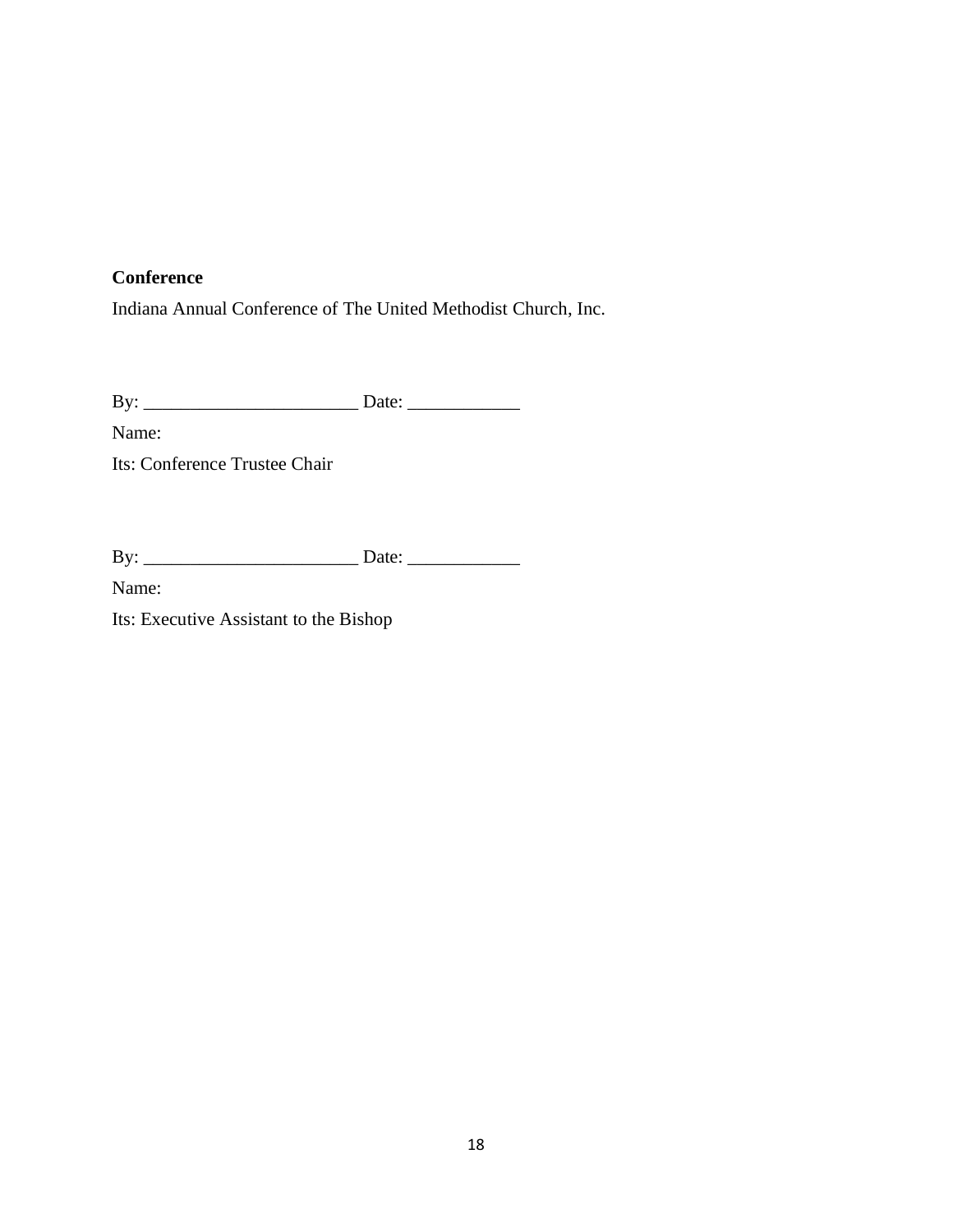# **Exhibit D**

(Property and assets listed by address, legal description, amount, and type.)

# **Real Estate**

Church Address: Legal Description

| <b>Personal Property</b> |             |                |                |                           |              |
|--------------------------|-------------|----------------|----------------|---------------------------|--------------|
| Furniture                | Type        | Number         |                |                           |              |
| Supplies                 | <b>Type</b> | Number         |                |                           |              |
| Accounts                 | Acct. No.   | Institution    | <b>Balance</b> | <b>Authorized Signers</b> | Restrictions |
| Other                    | <b>Type</b> | Number         |                |                           |              |
| Vehicles                 | Year        | Make and Model |                |                           |              |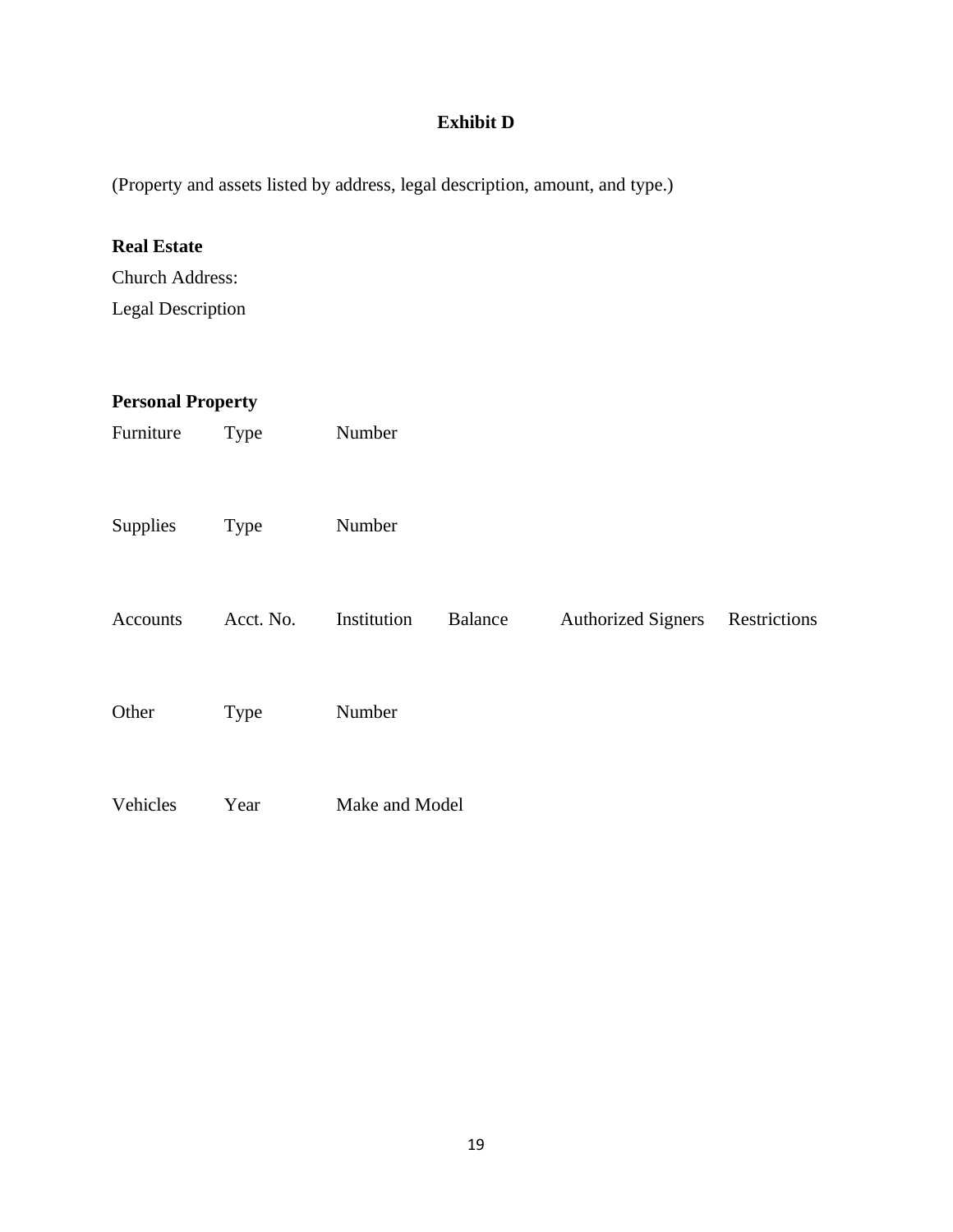# **Exhibit E QUIT CLAIM DEED**

THIS INDENTURE WITNESSETH, that the **Indiana Annual Conference of the United Methodist Church, Inc.**, an Indiana not-for-profit religious corporation, as the successor to the **[NAME]** United Methodist Church, formerly known as as the Trustees of the Methodist Church of **[NAME]** ("Grantor"), QUITCLAIMS to **[LOCAL CHURCH'S NEW NAME], an Indiana nonprofit corporation** ("Grantee"), for Ten Dollars (\$10.00) and other valuable consideration, the receipt of which is hereby acknowledged, all of its right, title and interest in and to that certain real estate located at <u>estate</u> at the set of the state of the state of the state of the state of the state of the state of the state of the state of the state of the state of the state of the state of the state of the sta

**EXHIBIO EXHIBIT A**, attached hereto and incorporated by reference herein (the "Real Estate"), subject to all matters of record, the public's right to use any rights of way, any matter which would be disclosed by an inspection of the Real Estate or an ALTA survey of the Real Estate and to the lien of taxes, not yet due and payable.

Send tax statements to and

Grantee's mailing address is: \_\_\_\_\_\_\_\_\_\_\_\_\_\_\_\_\_\_\_\_\_\_\_\_\_, Indiana, \_\_\_\_\_\_\_\_\_\_\_\_\_\_

The undersigned certifies, confirms, acknowledges, and proclaims that the Grantor has complied with the applicable provisions of *The Book of Discipline of the United Methodist Church* and has the ability and authority to transfer the real property in question. Accordingly, any applicable trust clause or other restriction imposed by Chapter Six, Paragraphs 2501 *et seq* of *The Book of Discipline of the United Methodist Church* for the benefit of the United Methodist Church is hereby released and extinguished..

IN WITNESS WHEREOF, Grantor has executed this Quitclaim Deed this \_\_\_\_\_\_\_ day of  $\frac{1}{20}$ ,  $20$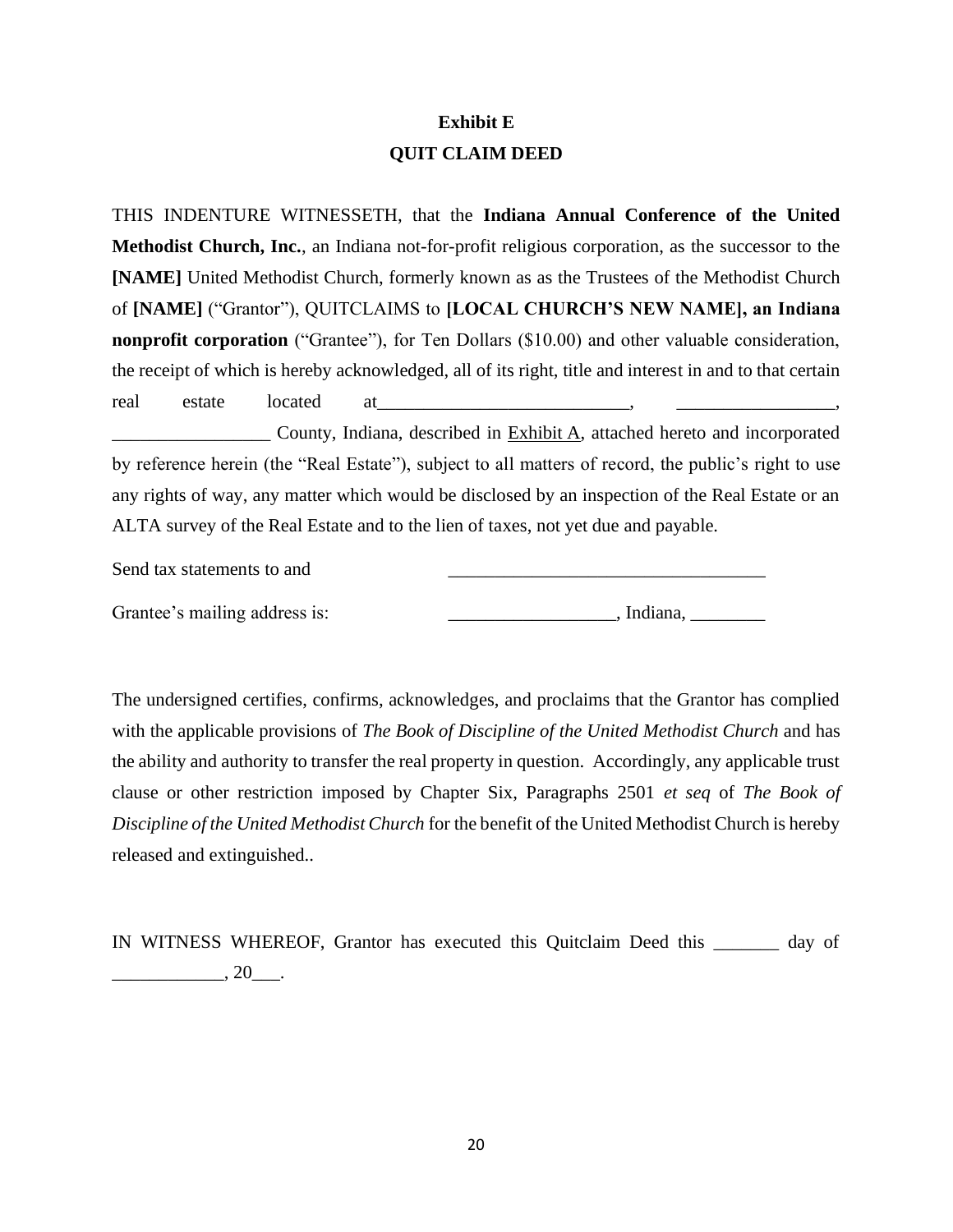**Indiana Annual Conference of the United Methodist Church, Inc.**

ATTEST:

| By:              |         | By: |         |     |
|------------------|---------|-----|---------|-----|
|                  | Trustee |     | Trustee |     |
|                  |         |     |         |     |
| STATE OF INDIANA |         |     |         |     |
|                  |         |     |         | SS: |

| <b>COUNTY OF</b> |  |
|------------------|--|
|------------------|--|

Before me, a Notary Public in and for the above County and State, personally appeared \_\_\_\_\_\_\_\_\_\_\_\_\_\_\_\_\_\_\_\_\_\_\_\_, Trustee of the Indiana Annual Conference of the United Methodist Church, Inc., an Indiana not-for-profit religious corporation, who acknowledged the execution of the foregoing Quitclaim Deed on behalf of said Conference, and who, having been duly sworn, stated that any representations contained therein are true.

WITNESS my hand and Notarial Seal this \_\_\_\_\_\_\_ day of \_\_\_\_\_\_\_\_\_\_\_\_, 20\_\_\_.

[SEAL]

Notary Public

Printed:

I am a resident of \_\_\_\_\_\_\_\_\_\_\_\_\_\_\_ County, Indiana.

My commission expires: \_\_\_\_\_\_\_\_\_\_\_\_\_\_\_\_\_\_\_\_\_\_.